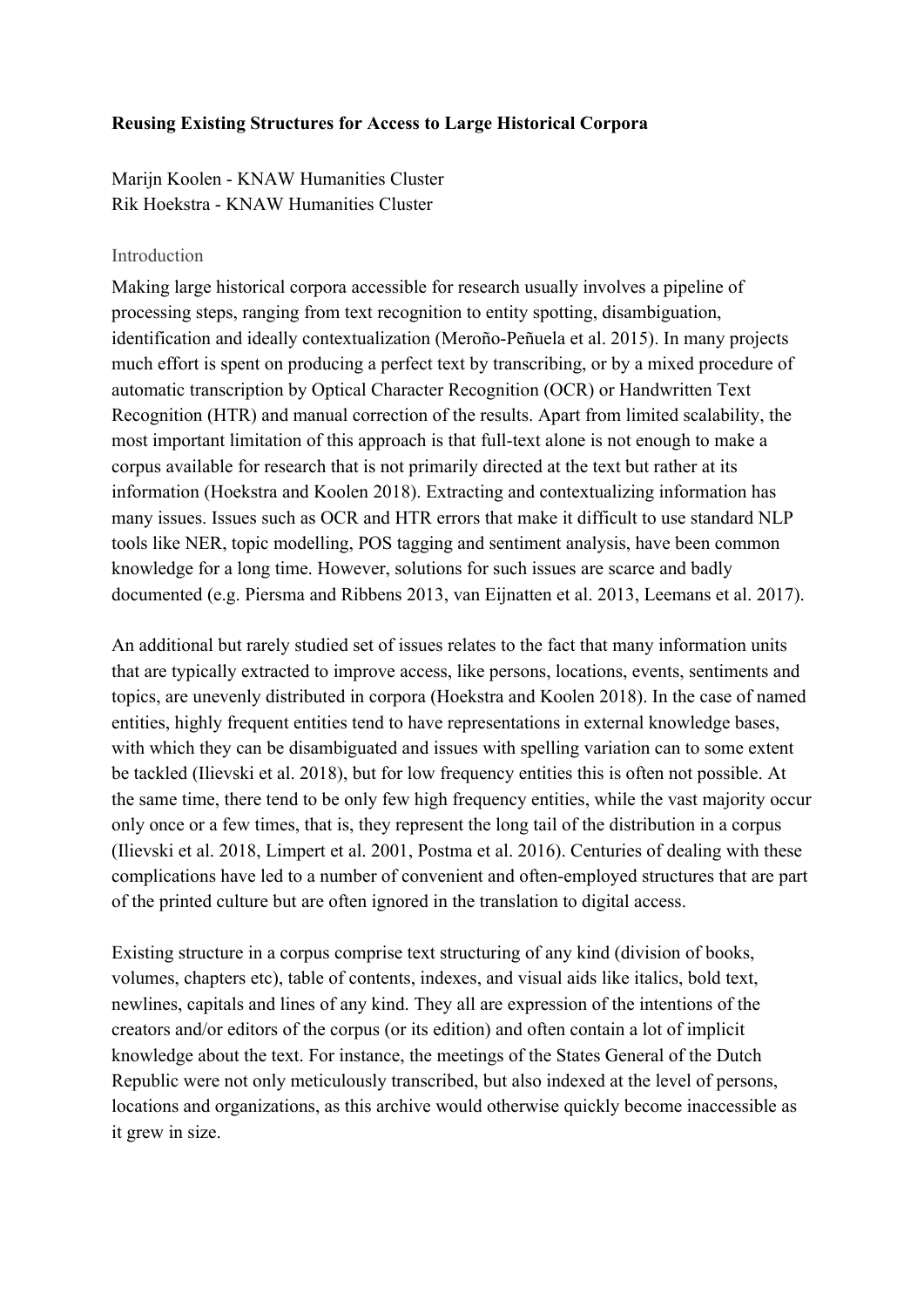Instead of trying to find latent semantic structures through full-text analysis, these explicit structures allow for finding intended semantic information that is likely not available in another form. We find it remarkable that many digitization programmes take no advantage of the structures and sometimes do not even digitize them, extracting only the main textual body as plain text. There are initiatives to develop generic layout extraction tools<sup>1</sup> but knowledge of individual corpora is needed to understand the semantics of these structures. Our main argument is that creating good access to historical corpora requires solutions that are specific to the individual corpus, that exploit any available structure as much as possible.

## Projects and Examples

In this paper, we describe our work on exploiting structure in a number of finished and ongoing projects around large historical corpora, like the [General Missives of the Dutch East](http://resources.huygens.knaw.nl/retroboeken/generalemissiven/) India Company  $(VOC)^2$  (Hoekstra 2017), the resolutions of the States General of the Dutch Republic<sup>3</sup> (Hoekstra en Nijenhuis 2012, Sluijter et. al. 2016, Toljamo, 2017), the archival records around [Dutch migration to Australia](https://www.huygens.knaw.nl/migrant-mobilities-and-connection/)<sup>4</sup> (van Faassen 2017, Haentjens Dekker et al. 2016, van Faassen en Hoekstra 2017) and the medieval charter books of Holland and Zeeland $5$ 

As a concrete and simple example, the charter books of Holland and Zeeland contain some 3500 charters that were written between the 7th century and 1299. They have a painstakingly compiled index of persons and place names mentioned in the charters, with historical name and spelling variants and references to page and line numbers where they are mentioned. We used layout information from the OCR output to identify the individual charters, which start with a header containing the date it was written, the charter number and where it was found (see Figure 1). $<sup>6</sup>$ </sup>

<http://icdar2019.org/competitions-2/>

<sup>&</sup>lt;sup>1</sup> See e.g. the Document and Analysis Recognition competitions,

<sup>2</sup> See <http://resources.huygens.knaw.nl/retroboeken/generalemissiven/> 3

[https://www.huygens.knaw.nl/resoluties-staten-generaal-1576-1796-vroegmoderne-politieke-besluitvo](https://www.huygens.knaw.nl/resoluties-staten-generaal-1576-1796-vroegmoderne-politieke-besluitvorming-en-politieke-dialoog/?lang=en) [rming-en-politieke-dialoog](https://www.huygens.knaw.nl/resoluties-staten-generaal-1576-1796-vroegmoderne-politieke-besluitvorming-en-politieke-dialoog/?lang=en)

<sup>4</sup> See <https://www.huygens.knaw.nl/migrant-mobilities-and-connection/>

<sup>5</sup> See <http://resources.huygens.knaw.nl/retroboeken/ohz/>

<sup>&</sup>lt;sup>6</sup> The code for this is available on GitHub: <https://github.com/marijnkoolen/digital-history-charter-books>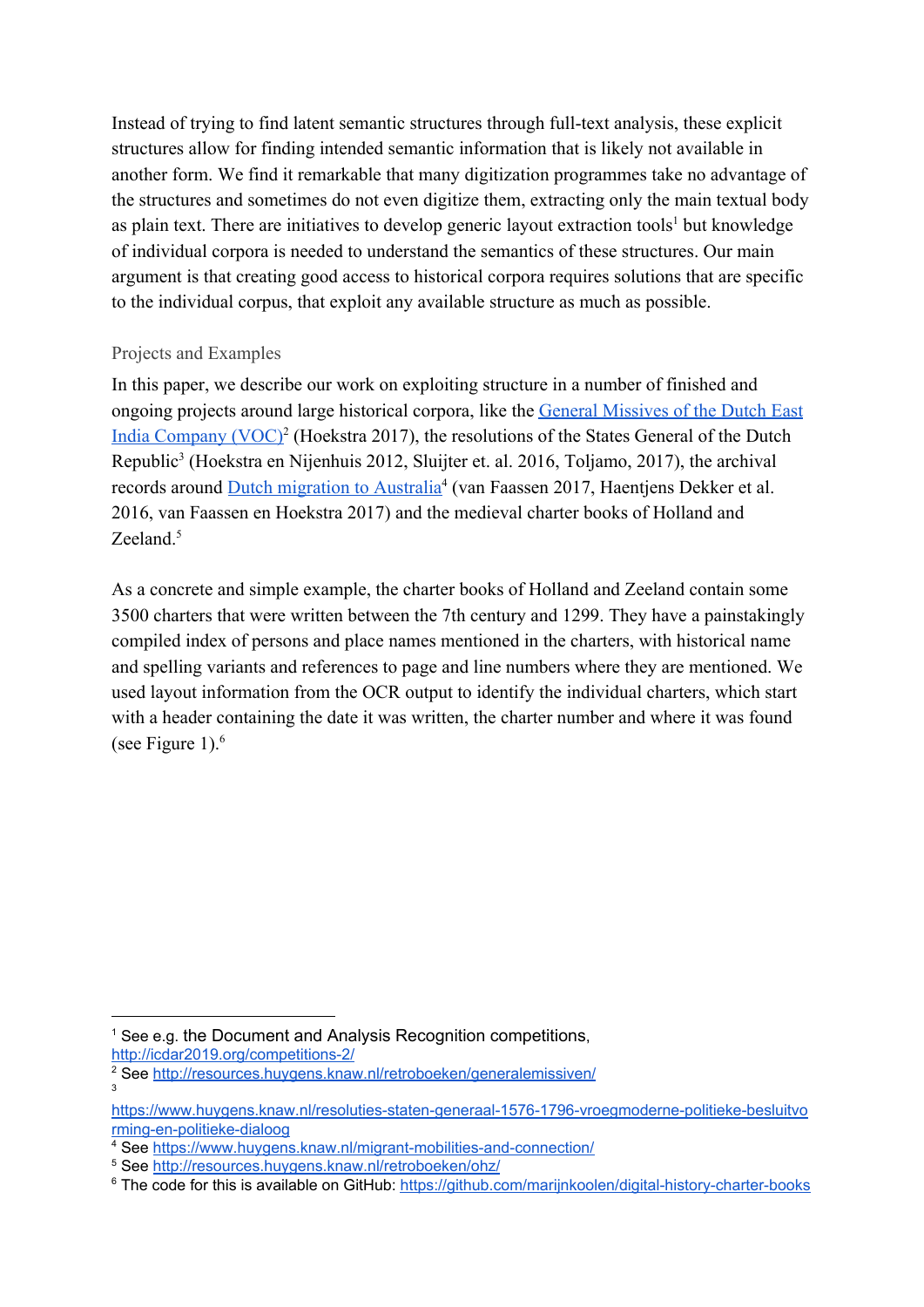in Monsterhoek  $15$ Willem abt van Ter Doest verklaart, uitspraak doende in het geschil van Wolfert ambachtsheer van Kattendijke met de abdij Ter Doest over de lammertiend van de uithof Monsterhoek, dat Wolfert geen aanspraken op die tiend kan doen gelden.

2016

uithof van de abdij Ter Doest

30

1282 apr. 18

Origineel: A. GS Brugge, archief Ten Duinen-Ter Doest, charter nr. 1197<sup>bis</sup>. — Maten: 153 20  $(r. 142) + 17(r. 20) \times 216$  (ben. 209) mm. - Door de pliek drie maal een dubbele snede met, elk aan een dubbele staart: 1. het zegel met tegenzegel van de oorkonder in bruin geverfd groen was; en 3. het zegel van Wolfert van Kattendijke in bruin geverfd groen was ( = CSN nr. 989). Zegel 2 is met de staart verloren gegaan. — In dorso: (13e e.) De querela sopita erga Wlfardum<sup>a</sup> de Cattendijc super decima agnorum. — (14e e.) De querela Wulfardi de Cattendijc super decima 25 agnorum sopita; M CC LXXXII, sabbato ante Georgii. - (15e e.) P. LXXVII. - (17e e.) N. 10.  $-$  (18e e.) Tit<sup>o</sup> Doest, rub. thienden.

Druk: a. Obreen, Oork. Zeeland, tweede reeks, p. 267–268, nr. 43, naar A.<br>Regesten: Inv. Séminaire Bruges, p. 58, nr. 1197<sup>bis</sup>. — Van den Bergh, Register, p. 91, ad 1282 apr. 25. - Van den Bergh, OHZ, II, p. 200, nr. 451, ad 1282 apr. 25.

Vgl. nr. 1851. Hetgeen aan die oorkonde is ontleend, is in de onderstaande tekst klein gedrukt.

Universis<sup>*'*</sup> presentes litteras inspecturis frater Willelmus dictus abbas de Thosan salutem et rei geste || cognoscere veritatem.

Noverit universitas vestra quod, cum Wlphardus, dominium habens in Cattendijc, II querelam movisset adversus ecclesiam de Thosan super decima agnorum curtis de Monsterhoec<sup>e</sup> 35 Il quam sibi de iure competere dicebat, dicta ecclesia contrarium asserente, tandem dictus W. de || dicta querela supposuit se plenarie nostro arbitrio sive dicto, promittens se inviolabiliter

Figure 1. Charter number 2016 in Oorkondeboeken van Holland en Zeeland tot 1299 mentioning Monsterhoek on line 35, page 218 of part IV.

Because the OCR has errors, the date and find place were not always correctly recognized, but exploiting the fact that the charters are printed in chronological order, and that the left-hand side of the header specifies a date, we could use regular expressions to automatically identify many of the cases that were incorrect, which made the manual correction process manageable. Knowing on which page(s) and lines a charter starts and ends (Figure 2), we linked place names from the index to the charter they are mentioned in and thereby to the date and find- place of that charter.

The result is a list of over 17,000 historical place name attestations with evidence of when specific places existed and which name variants were used. Doing this without the index would be much more difficult, as it would provide no starting point for which historical places and name variants to expect, nor a way to distinguish place names mentioned in the charters or in the commentary, the latter not being historical attestations. The index does not cover all places and persons mentioned and has a few mistakes, and should therefore not be the only way to provide access and extract information, but it captures many low frequency places and offers clear advantages over approaches that treat the entire resource as 'unstructured' text but require a much lower OCR error rate.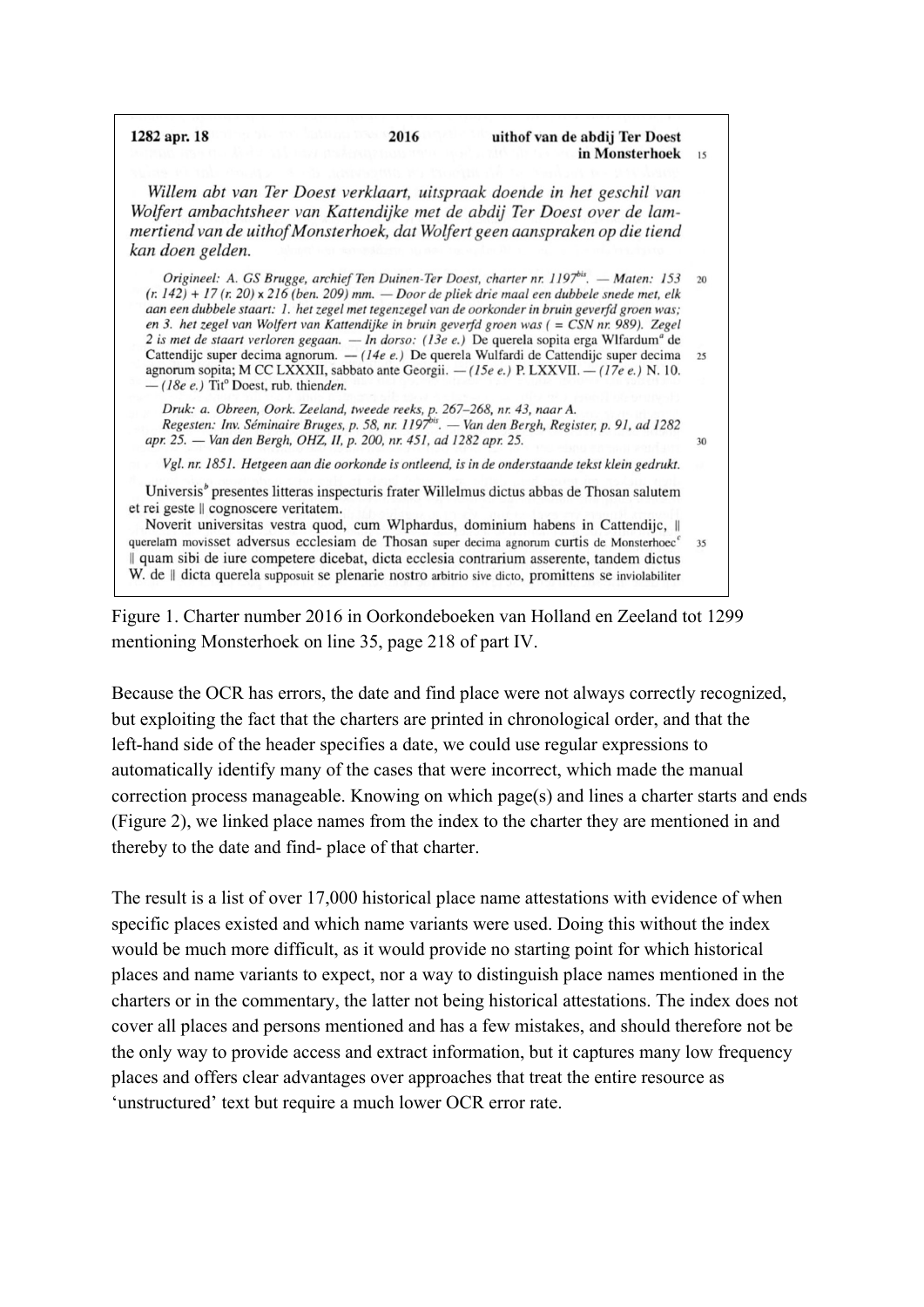Monsterhoek (Monsterhoc, Monsterhoec, Monsterhouc, Monsterhu c, Monst'houc, Monstrhoc, Monstroch, Munsterhoc) bij Kattendijke

Monsterhoek, Monsterhoek II 136 15 18 448 29 IV 374 27 V 8118

Monsterhoek, kapelanen in Monsterhoek, V 810 1

Monsterhoek, uithof van de abdij Ter Doest te Monsterhoek, I 522 24 523 30 II 45 3 27 30 135 37 553 1 12 III 522 27 37 IV 31 17 37 219 3 10

Monsterhoek, magister van Monsterhoek, IV 32\_6

Monsterhoek, Monsterhoek zie ook Ermboud, Hendrik

Monsterhoek, tiende van Monsterhoek, III 897 12 15 898 13 18 899 15 19 901 1 29 IV 32 7 218 35

Figure 2. Index of the charter books Oorkondeboeken van Holland en Zeeland tot 1299 with an entry for Monsterhoek stating it is mentioned in part IV, page 218, line 35.

# Presentation

In the presentation we will also elaborate on more complex examples of exploiting structure to improve access to unevenly distributed entities, such as using the amount of handwritten text on 50,000 migration cards for classification, and using structural conventions for linking low frequency person names to information about their roles and professions. By comparing our findings across these projects and corpora, we draw insights and lessons for digital historical research. Following the advice of Koolen et al. (2018), we discuss biases in information extraction tools, reusable solutions for some of these issues, and provide recommendations for improving how we evaluate their performance.

## References

Haentjens Dekker, R., Hoekstra, R. and van Faassen, M., 2016. Bringing Migration Data Into Context Using Digital Computational Methods. In DH (pp. 213-215).

Van Eijnatten, J., Pieters, T. and Verheul, J., 2013. Big Data for Global History: The transformative promise of digital humanities. *BMGN-Low Countries Historical Review*, *128*(4), pp.55-77.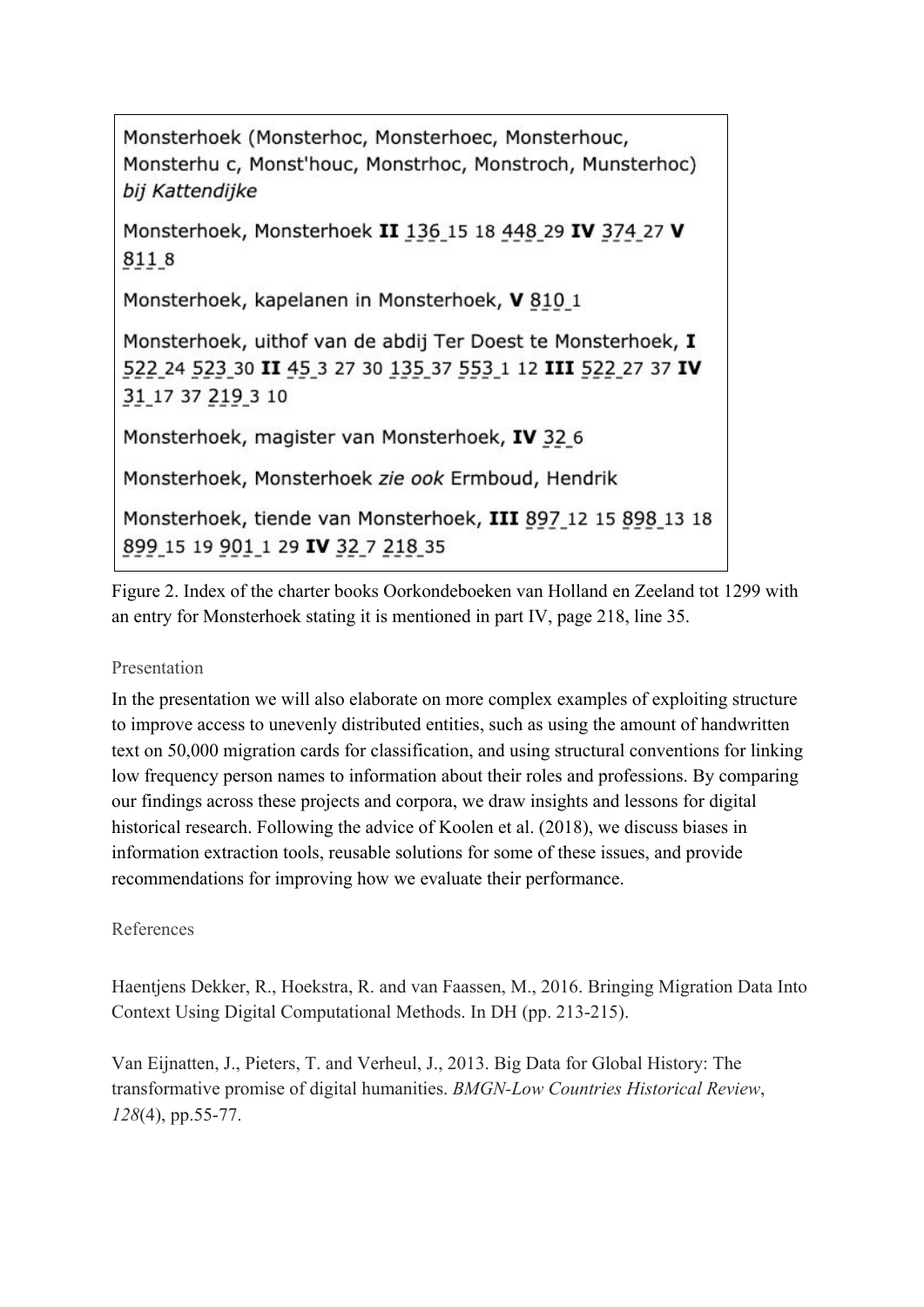van Faassen, M., 2017. The whereabouts of Migrants: A comparison of Dutch migrant registration systems. International Conference on Information and Power in History.

van Faassen, M. and Hoekstra, R., 2017. Modelling Society through Migration Management. Exploring the role of (Dutch) experts in 20th century international migration policy. Conference paper. Government by Expertise: Technocrats and Technocracy in Western Europe, 1914-1973. Panel 3. Global Expertise.

Hoekstra, F.G., 2017. Rapport Ontsluiting Generale Missiven VOC. [https://www.researchgate.net/publication/314232346\\_Rapport\\_Ontsluiting\\_Generale\\_Missiv](https://www.researchgate.net/publication/314232346_Rapport_Ontsluiting_Generale_Missiven_VOC) [en\\_VOC](https://www.researchgate.net/publication/314232346_Rapport_Ontsluiting_Generale_Missiven_VOC) [DOI: 10.13140/RG.2.2.19896.96008]

Hoekstra, R. and Koolen, M., 2018. Data Scopes for Digital History Research. Historical Methods: A Journal of Quantitative and Interdisciplinary History, pp.1-16.

Hoekstra, R., and Nijenhuis, I., 2012. "Enhanced Access for a Paper World." Paper presented at the European Society for Textual Scholarship 2012, KNAW, Amsterdam, 22–24 November 2012.

[https://www.researchgate.net/publication/283725866\\_Enhanced\\_Access\\_for\\_a\\_Paper\\_World](https://www.researchgate.net/publication/283725866_Enhanced_Access_for_a_Paper_World_Enhanced_Access_for_a_Paper_World) Enhanced Access for a Paper World [DOI: 10.13140/RG.2.1.2074.6323]

Ilievski, F., Vossen, P. and Schlobach, S., 2018, August. Systematic Study of Long Tail Phenomena in Entity Linking. In *Proceedings of the 27th International Conference on Computational Linguistics* (pp. 664-674).

Koolen, M., van Gorp, J. and van Ossenbruggen, J., 2018. Toward a Model for Digital Tool Criticism: Reflection as integrative practice. *Digital Scholarship in the Humanities*.

Leemans, I. B., Maks, E., van der Zwaan, J. M., Kuijpers, H. M. E. P., & Steenbergh, K. (2017). Mining Embodied Emotions: A Comparative Analysis of Bodily Emotion Expressions in Dutch Theatre Texts 1600-1800'. *Digital Humanities Quarterly*, *11*(4). <https://doi.org/http://digitalhumanities.org:8081/dhq/vol/11/4/000343/000343.html>

Limpert, E., Werner A. Stahel, Markus Abbt; Log-normal Distributions across the Sciences: Keys and Clues: On the charms of statistics, and how mechanical models resembling gambling machines offer a link to a handy way to characterize log-normal distributions, which can provide deeper insight into variability and probability—normal or log-normal: That is the question, BioScience, Volume 51, Issue 5, 1 May 2001, Pages 341–352, [https://doi.org/10.1641/0006-3568\(2001\)051\[0341:LNDATS\]2.0.CO;2](https://doi.org/10.1641/0006-3568(2001)051[0341:LNDATS]2.0.CO;2)